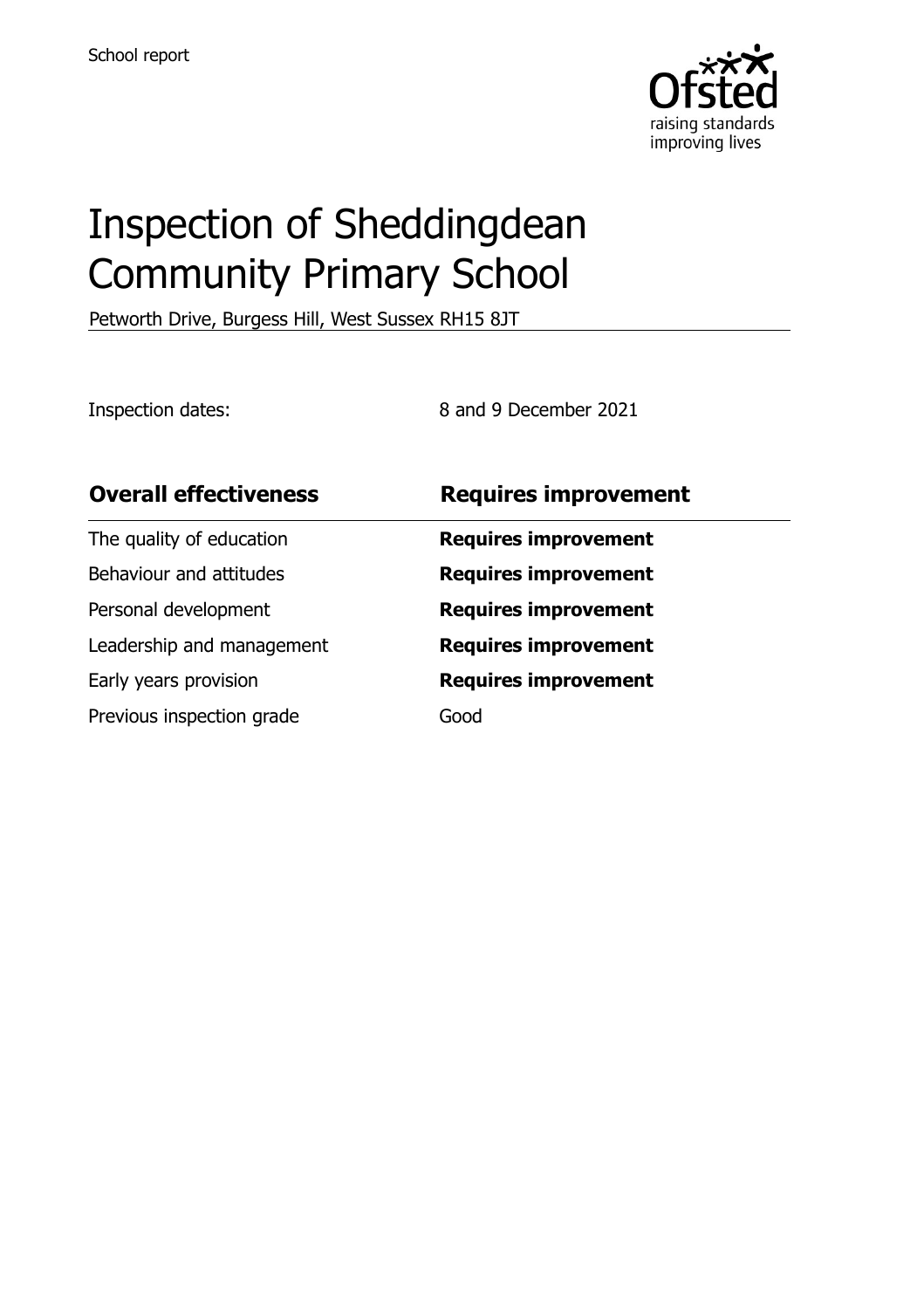

## **What is it like to attend this school?**

Most pupils are happy in school. They are interested in learning and want to do well. Pupils talk enthusiastically about their favourite subjects. They enjoy special events, such as the school's Christmas jumper day, which took place during the inspection. Some pupils find school more difficult, however. They say that they are not always given the help they need when they find the work hard.

Teachers' expectations of behaviour and learning are not always high enough. They are too ready to accept poor-quality work. Sometimes, teachers are slow to notice that pupils are not doing what they should be doing in lessons. This means that some pupils learn less well than they should.

Playtimes are usually cheerful, friendly times, when pupils enjoy playing and catching up with friends. Sometimes, however, pupils say that they are upset by the unkind comments of others. Pupils feel safe in school. They know who they would talk to if they were worried about something. Most say that their concerns are sorted out successfully. However, they feel that some adults are more helpful than others. School records indicate that leaders deal promptly with any concerns raised about bullying.

#### **What does the school do well and what does it need to do better?**

The co-headteachers have not established a strong, ambitious, whole-school vision for the school. They have been aware that this aspect of their leadership role needs to be improved for a while. For example, the co-headteachers have worked hard to strengthen communication with staff. Early improvements in this aspect of their work have been noticed by governors and the local authority. However, more needs to be done to improve leadership if the school is to secure the urgent improvements needed.

Leaders had begun to review and revise the curriculum prior to the pandemic. They made a sensible start by making sure that the curriculum covered the content of the national curriculum fully. This work has now been completed. The revised curriculum ensures that pupils will be taught the key knowledge they need to be successful learners. Mathematics subject plans helpfully break down the content to be taught so that teachers are clear about what they need to teach. However, the pandemic has hampered leaders' plans for the next stage of curriculum development in other subjects. As a result, curriculum plans do not provide teachers with sufficient detail about the order in which the content should be taught in all subjects.

The school's phonics programme ensures that many pupils develop secure early reading skills, including in Reception Year. However, the teaching of reading does not always take sufficient account of pupils' specific needs. This is particularly the case for those pupils who sometimes find learning more difficult. One pupil summed up the views of others when he said, 'We should have some help with answering questions because it's a bit tricky for some of us. I like it when the teacher writes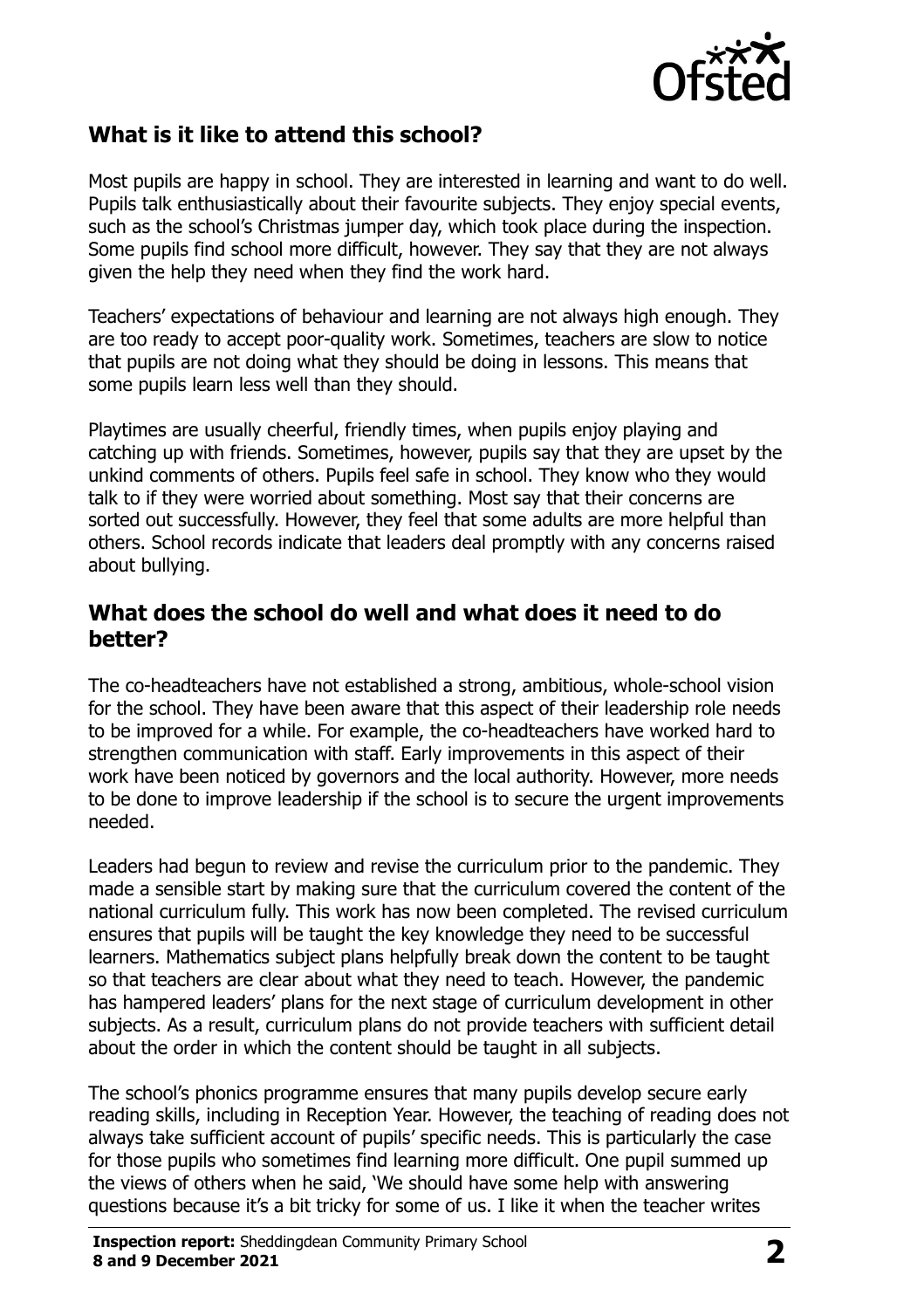

some ideas on the board to help us.' There are too few opportunities to develop children's language and vocabulary skills in Reception Year. This hinders children's progress in reading. Most pupils enjoy reading and talk enthusiastically about their favourite books. They love to listen to their teachers reading books but say that this happens infrequently.

Some pupils have significant gaps in their reading skills due to historical weaknesses in the teaching of reading. This is especially noticeable in the older year groups. Leaders have taken steps to support pupils who need extra help, such as smallgroup work and individual support, designed to target specific difficulties with reading. This has been partially successful, and some pupils have made notable progress as a result. However, others are not catching up quickly enough.

The school's behaviour management policy is not followed consistently enough. As a result, the quality of pupils' behaviour varies. While many pupils complete their work with care, others produce work of poor quality. Adults maintain warm and caring relationships with the children in Reception Year. As a result, children feel safe and secure here. However, some find it hard to settle during lessons. Their behaviour is not always addressed properly when this is the case, so other children are disturbed.

Provision for pupils with special educational needs and/or disabilities (SEND) has improved in recent years. For example, the special educational needs coordinator has helped staff to develop a better understanding of pupils' needs and she provides a consistent point of contact for parents. However, teachers lack the expertise needed to ensure that pupils with SEND learn as well as they should.

The school's personal development curriculum helps pupils to develop respect for others in the community. For example, the money raised in donations on Christmas jumper day will be given to a local charity for homeless people – a cause chosen by the school council. However, the curriculum does not focus well enough on the importance of mutual respect among pupils in school. Before the pandemic, a wide range of responsibilities for the older pupils, such as helping with playground games, or buddying with children in Reception Year, encouraged qualities such as compassion and confidence. Activities such as these had to stop during the pandemic. Leaders intend to begin reinstating them during the spring term.

Subject leaders' roles are at an early stage of development. They are keen to play their part in the school's development but lack the knowledge and expertise to do so. Plans are in place to get this aspect of their role back on track as soon as practical.

## **Safeguarding**

The arrangements for safeguarding are effective.

Leaders give safeguarding an appropriately high priority. They use regular training well to update staff knowledge of safeguarding matters. Newly appointed members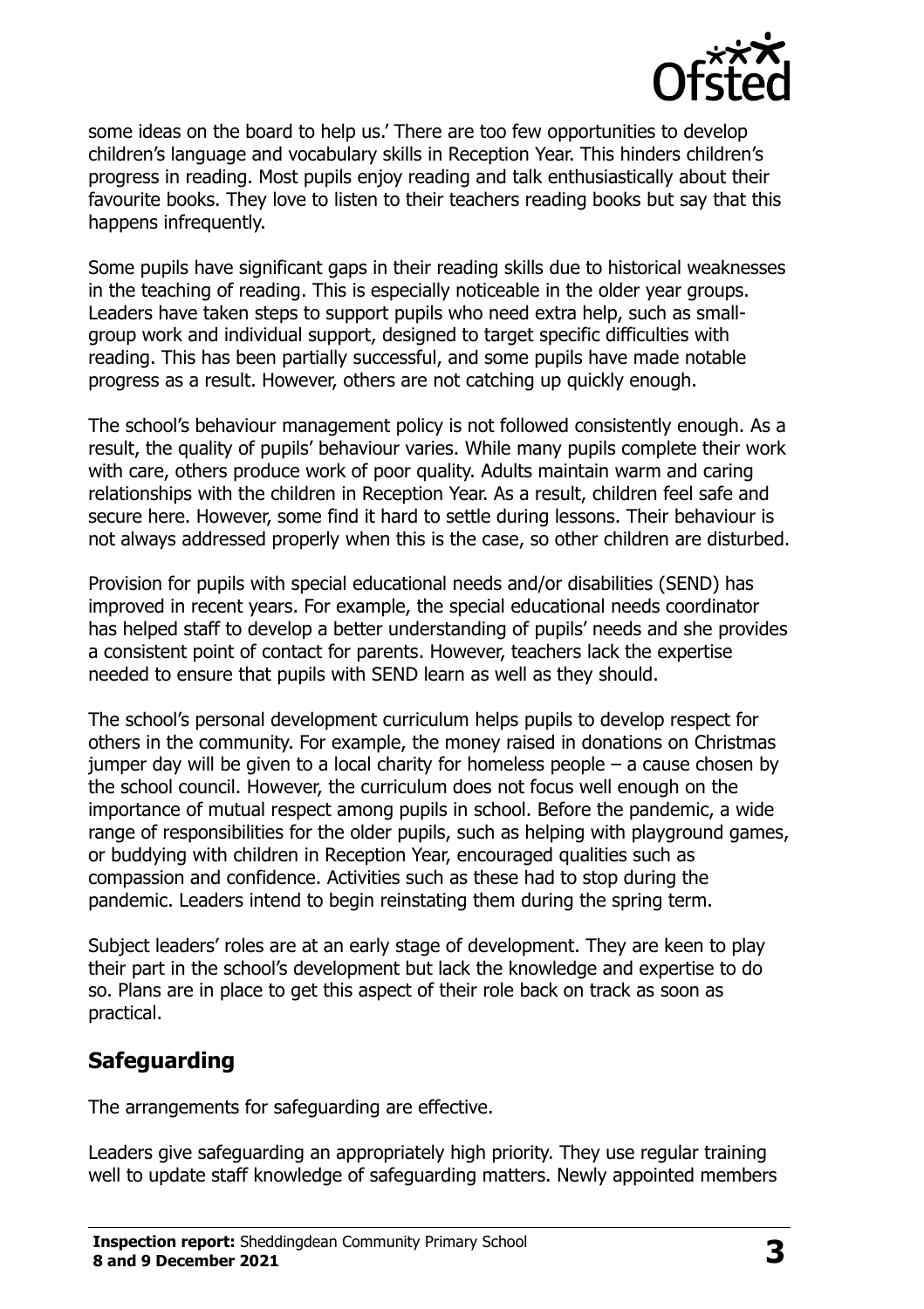

of staff are given clear guidance about safeguarding policies and procedures. Staff are confident about what they need to do if they are concerned about a pupil.

The school's centralised record system is well established. The designated safeguarding leads (DSLs) use it effectively to record and monitor developments for individual pupils. The DSLs liaise constructively with agencies, such as children's services, and take swift action when necessary to ensure pupils' welfare.

## **What does the school need to do to improve?**

#### **(Information for the school and appropriate authority)**

- The lack of an ambitious shared vision has detracted from the pace of school improvement. Weaknesses in communication between the co-headteachers, and between the co-headteachers and the staff, have caused difficulties for some staff, who have received mixed messages as a result. The local authority has been working with senior leaders to improve this aspect of their work. However, while there are early signs of improvement, there is still much to be done. The coheadteachers should work with staff, governors and the local authority to establish a strong whole-school vision for the school's future. This should be unequivocal and aspirational so that no one is in any doubt about the school's direction of travel, or about the urgency for improvements.
- Curriculum plans provide broad information about the subject content to be taught in each year group. However, the plans lack sufficient detail about precisely what should be taught and when. This is the case for all subjects and year groups, including early years. Leaders should continue with plans to ensure that schemes of work provide sufficient detail to ensure that teachers are clear about what they need to teach, how this builds on what pupils have learned previously and how it will prepare pupils for the next stage of their education. They should make sure that teachers have the subject knowledge needed to deliver the curriculum consistently well.
- $\blacksquare$  Inconsistencies in the teaching of reading mean that some pupils develop more secure reading skills than others. The reading curriculum is not adapted well enough to support pupils of all abilities, including those with SEND. As a result, some pupils struggle to read, including some of the oldest pupils. The extra help provided for these pupils is not always successful enough. Leaders should address weaknesses in the teaching of reading as a matter of urgency.
- Many pupils behave well and want to get on with their work. Some, however, chat to each other when their teachers are talking, or they do not bother to join in with all lesson activities. Teachers do not address this issue well enough. As a result, some pupils fall behind. Leaders should raise expectations of pupils' learning and behaviour. They should make sure that there is a whole-school approach to behaviour management and provide training for teachers so that they know what they can do to ensure that all pupils behave well.
- Subject leaders' roles are underdeveloped. The pandemic has made it difficult for them to monitor the delivery of their subjects of responsibility in the classroom.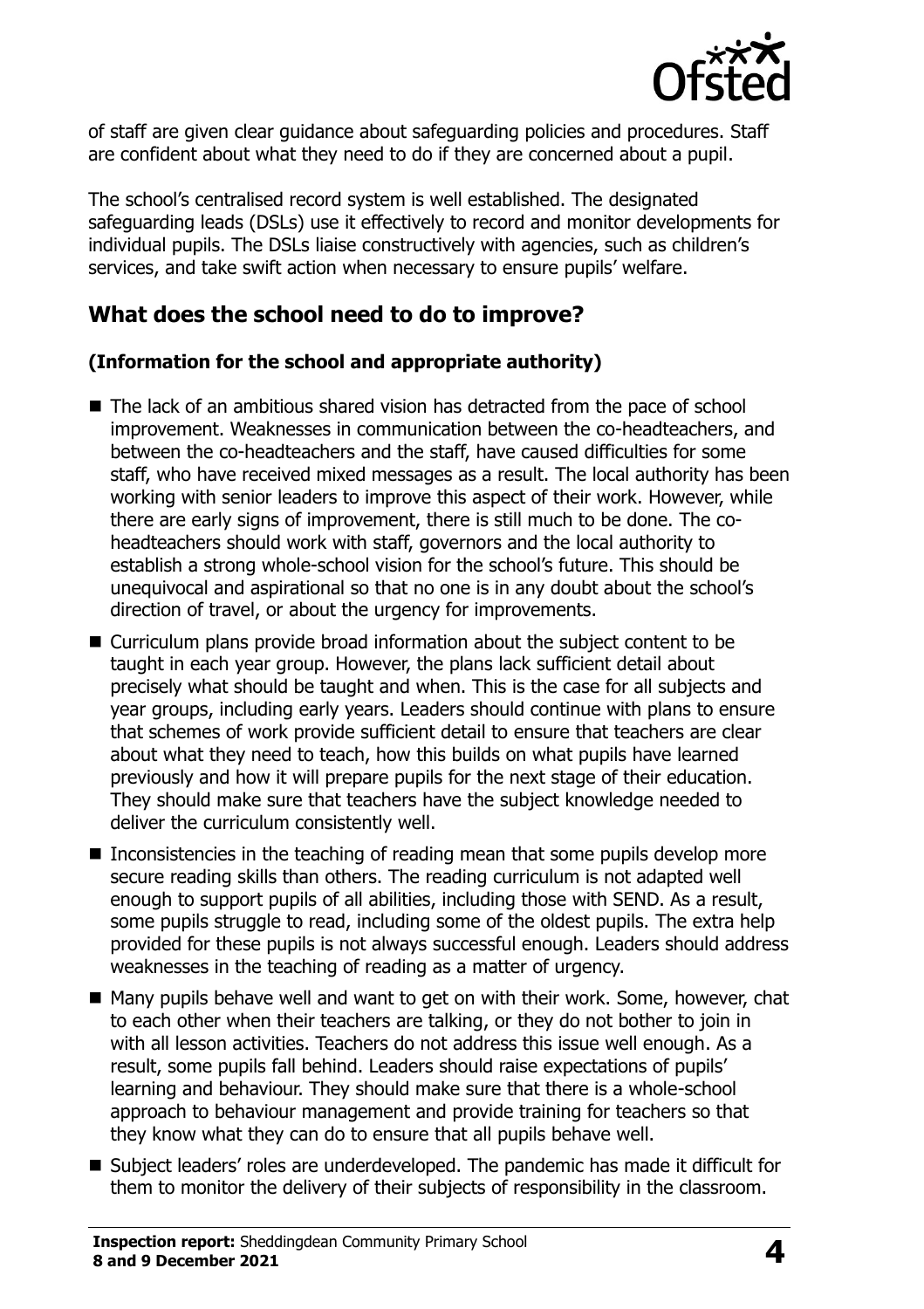

Leaders should continue with plans to support the development of subject leaders' roles.

Routines and expectations have not been established well enough in early years. Leaders should ensure that routines and expectations are securely in place so that the youngest children in the school develop the academic, personal and social skills needed to learn successfully.

#### **How can I feed back my views?**

You can use [Ofsted Parent View](http://parentview.ofsted.gov.uk/) to give Ofsted your opinion on your child's school, or to find out what other parents and carers think. We use information from Ofsted Parent View when deciding which schools to inspect, when to inspect them and as part of their inspection.

The Department for Education has further quidance on how to complain about a school.

If you are the school and you are not happy with the inspection or the report, you can [complain to Ofsted.](http://www.gov.uk/complain-ofsted-report)

### **Further information**

You can search for [published performance information](http://www.compare-school-performance.service.gov.uk/) about the school.

In the report, '[disadvantaged pupils](http://www.gov.uk/guidance/pupil-premium-information-for-schools-and-alternative-provision-settings)' refers to those pupils who attract government pupil premium funding: pupils claiming free school meals at any point in the last six years and pupils in care or who left care through adoption or another formal route.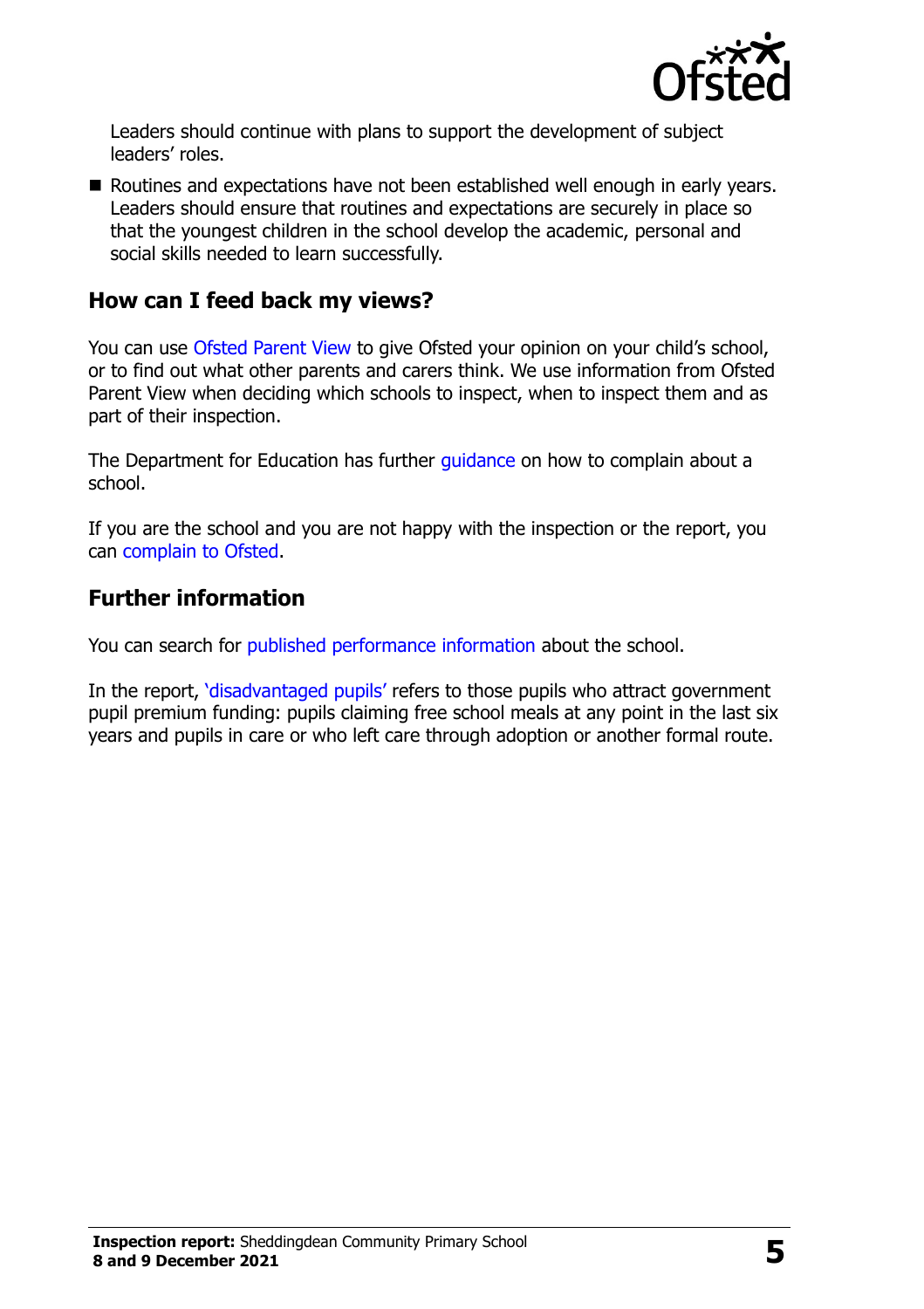

## **School details**

| Unique reference number             | 125958                                                               |  |
|-------------------------------------|----------------------------------------------------------------------|--|
| <b>Local authority</b>              | <b>West Sussex</b>                                                   |  |
| <b>Inspection number</b>            | 10200209                                                             |  |
| <b>Type of school</b>               | Primary                                                              |  |
| <b>School category</b>              | Community                                                            |  |
| Age range of pupils                 | 4 to 11                                                              |  |
| <b>Gender of pupils</b>             | Mixed                                                                |  |
| Number of pupils on the school roll | 194                                                                  |  |
| <b>Appropriate authority</b>        | The governing body                                                   |  |
| <b>Chair of governing body</b>      | Andrew Foster and Nick Johnston                                      |  |
| <b>Headteacher</b>                  | <b>Yasmin Ashraf and Catherine Gent</b>                              |  |
| Website                             | http://www.sheddingdeanschool.org.uk                                 |  |
| Date of previous inspection         | 11 and 12 October 2016, under section 5<br>of the Education Act 2005 |  |

## **Information about this school**

- The school has two co-headteachers. Each works three days per week. They share all responsibilities.
- The school does not currently use alternative provision.

## **Information about this inspection**

The inspectors carried out this inspection under section 5 of the Education Act 2005.

- Inspectors met with the co-headteachers and other senior leaders. They spoke with a range of staff at different times during the inspection. They also met with the co-chairs of the governing body and had a telephone discussion with a local authority representative.
- **Inspectors carried out deep dives in these subjects: reading, mathematics,** geography and science. For each deep dive, inspectors met with subject leaders, looked at curriculum plans, visited a sample of lessons, spoke with teachers, held a discussion with some pupils about their learning and looked at samples of their work.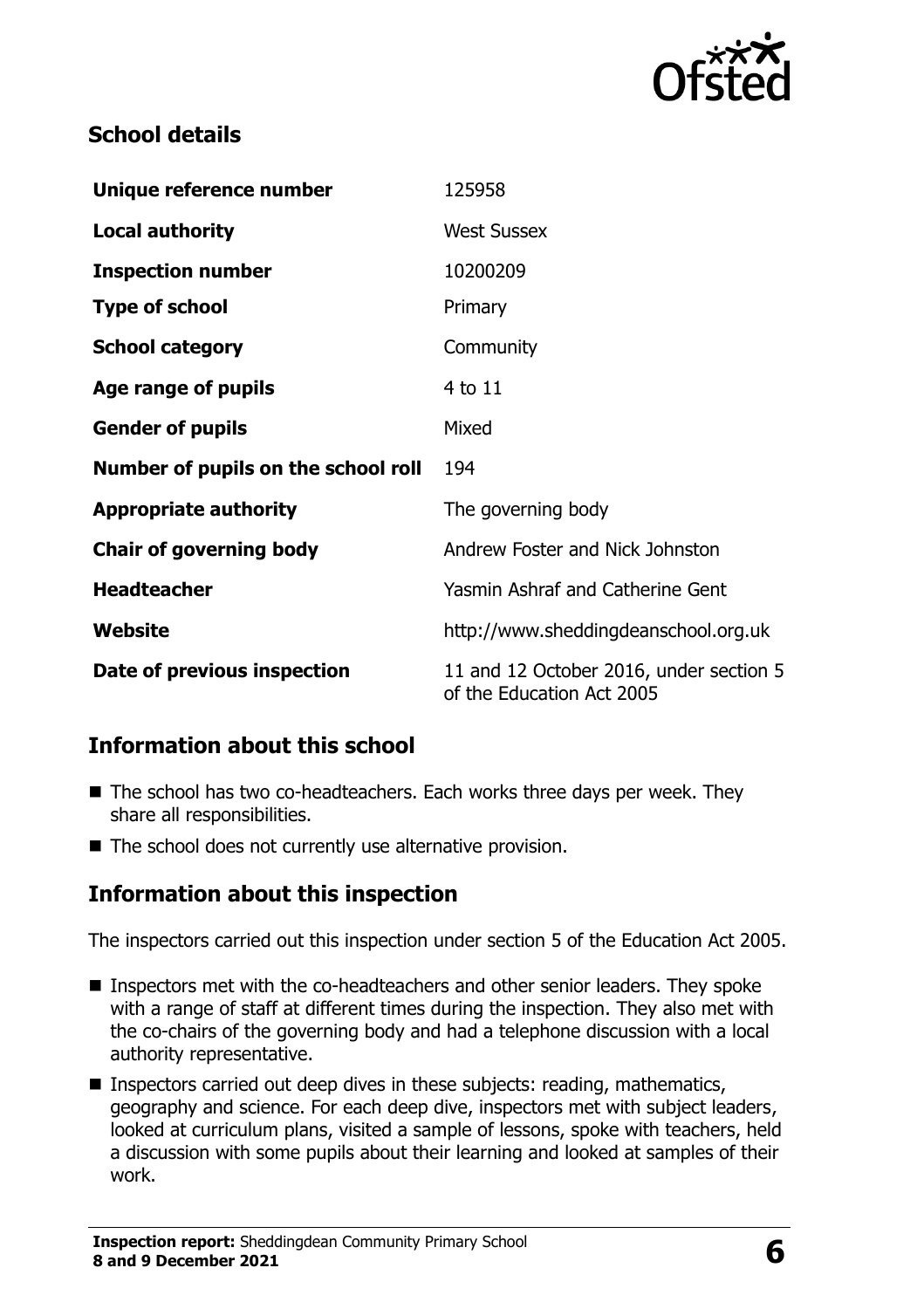

- Inspectors reviewed a range of safeguarding records and documents, including the single central record. They also met with the DSLs, reviewed the school's safeguarding records and spoke with a group of pupils.
- Inspectors considered 46 responses to Ofsted's survey, Parent View, and spoke with parents informally at the start of the school day. Inspectors also considered 12 responses to Ofsted's staff survey.
- Inspectors spoke with groups of pupils about their views of the school, as well as speaking with pupils informally during playtimes and lunchtimes.

#### **Inspection team**

| Julie Sackett, lead inspector | Her Majesty's Inspector |
|-------------------------------|-------------------------|
| Sue Keeling                   | Her Majesty's Inspector |
| Hanna Miller                  | Her Majesty's Inspector |